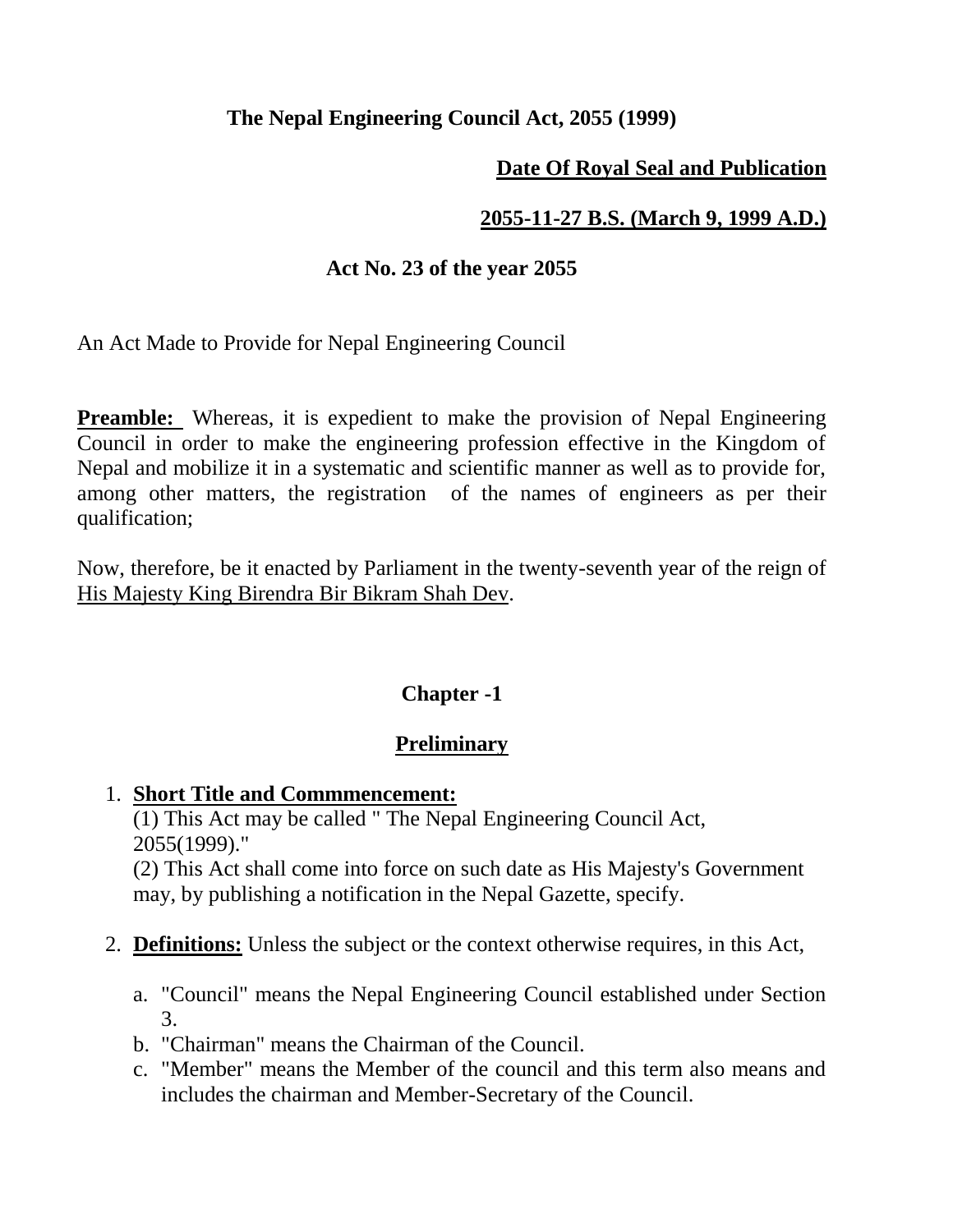- d. "Engineer" means a person who holds at least a Bachelor's Degree in an engineering subject from an academic institution recognized by the council.
- e. "Engineering Profession" means the profession to be practiced by the engineers who have acquired the technical knowledge and skill in the subjects referred to in the Annex.
- f. "Registration Book" means the Registration Book prepared under section 15.
- g. "Registered Engineer" means the engineer whose name has been registered in the Registration Book.
- h. "Registrar" means the person appointed under Section 27.
- i. "Subject Committee" means the Subject Committee constituted under Section 32.
- j. "Prescribed" or "As Prescribed" means prescribed or as prescribed in the Rules made under this Act.

# **Chapter-2**

### **Establishment, Constitution, Functions, Duties and Powers of the Council**

3. **Establishment of Nepal Engineering Council :** The Nepal Engineering Council has hereby been established in order to mobilize the engineering profession in a systematic and scientific manner by making it effective, as well as to make provision for, among other matters, the registration of the names of engineers as per their qualifications.

### **4. Council to be an Autonomous Body:**

- i. The council shall be an autonomous and corporate body with perpetual succession.
- ii. The council shall have a separate seal of its own for all of its business and transactions.
- iii. The Council may, like an individual, acquire, use, own, sell or distribute movable and immovable properties or make provision of them by any other manner.
- iv. The council may sue or be sued in its name like an individual.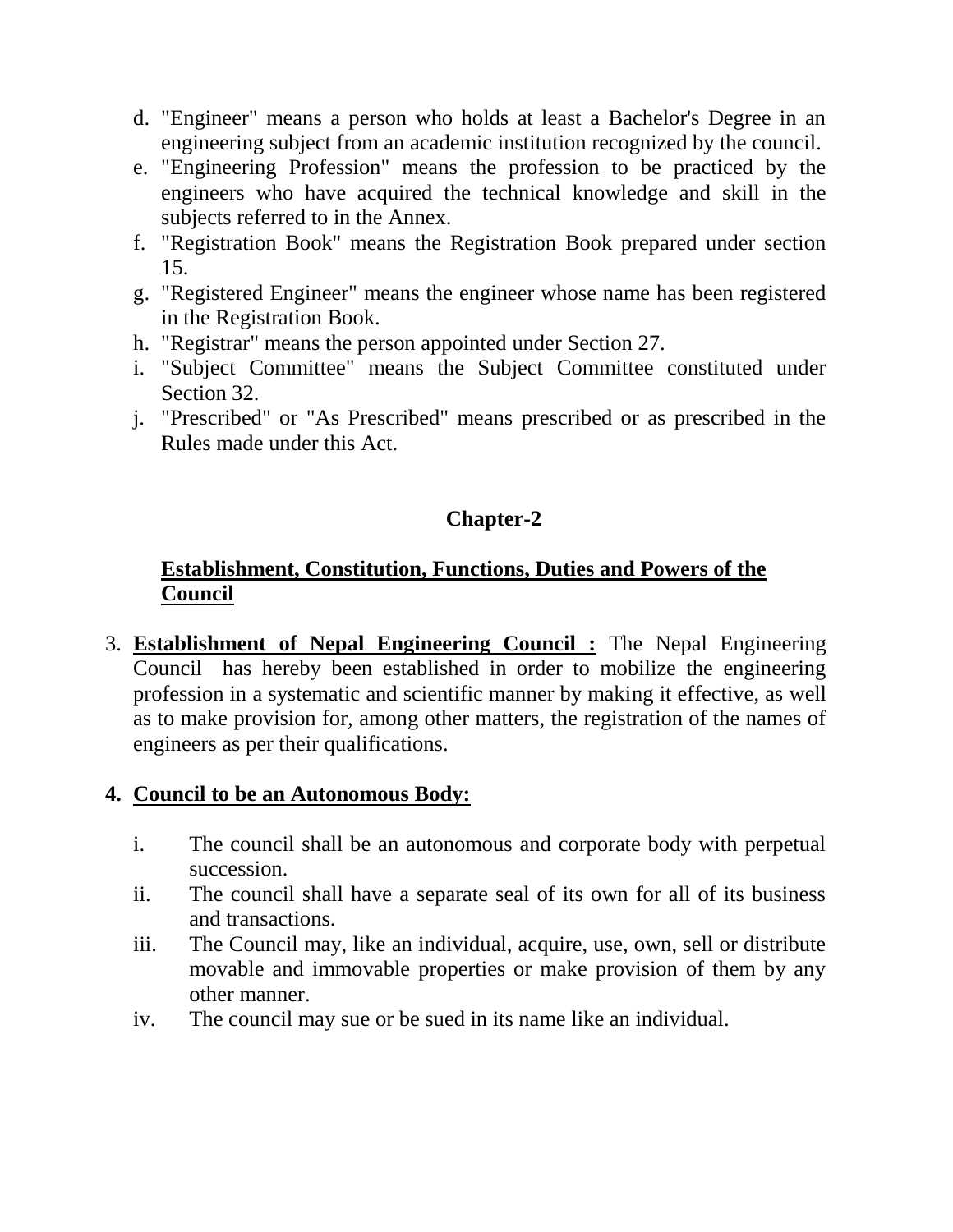### **5. Constitution of the Council :**

- i. The council established under Section 3 shall consist of the following Members:
	- a. An engineer nominated by His Majesty's Government from amongst the engineers who have at least fifteen years' experience in the engineering profession after having obtained a Bachelor's Degree in subject of engineering.
		- Chairman
	- b. An engineer nominated by His Majesty's Government from amongst the engineers who have at least ten years' experience in the engineering profession after having obtained a Bachelor's Degree in a subject of engineering.
	- Vice- chairman
	- c. Five engineers nominated by His Majesty's Government from amongst the engineers engaged in the engineering profession.
	- -Member
	- d. President, Nepal Engineers Association Member
	- e. Five engineers elected by Nepal Engineers Associations -Member
	- f. One Campus Chief nominated by His Majesty's Government from amongst the Campus Chiefs of the Engineering Colleges. -Member
	- g. Representative, Institute of Engineering, Tribhuvan University - Member
	- h. Two Engineers nominated by the Council Member
	- i. Registrar Member-Secretary
- ii. While making the nomination and conducting election of the Member in accordance with clauses (c) and (e) of the sub-section (1), such nomination and election are required to be made or conducted from separate subjects of the engineering profession on the subject-wise basis.
- iii. Until election is held for the Members as referred to in clause(e) of sub-section (1), the engineers nominated by the Nepal Engineers Association shall be the Member of the council.
- iv. In making nomination for the representative in accordance with clause (g) of sub-section (1), such nomination shall be made from amongst the engineers.
- v. The council may, if it deems it necessary, invite any expert to participate at the meetings of the council.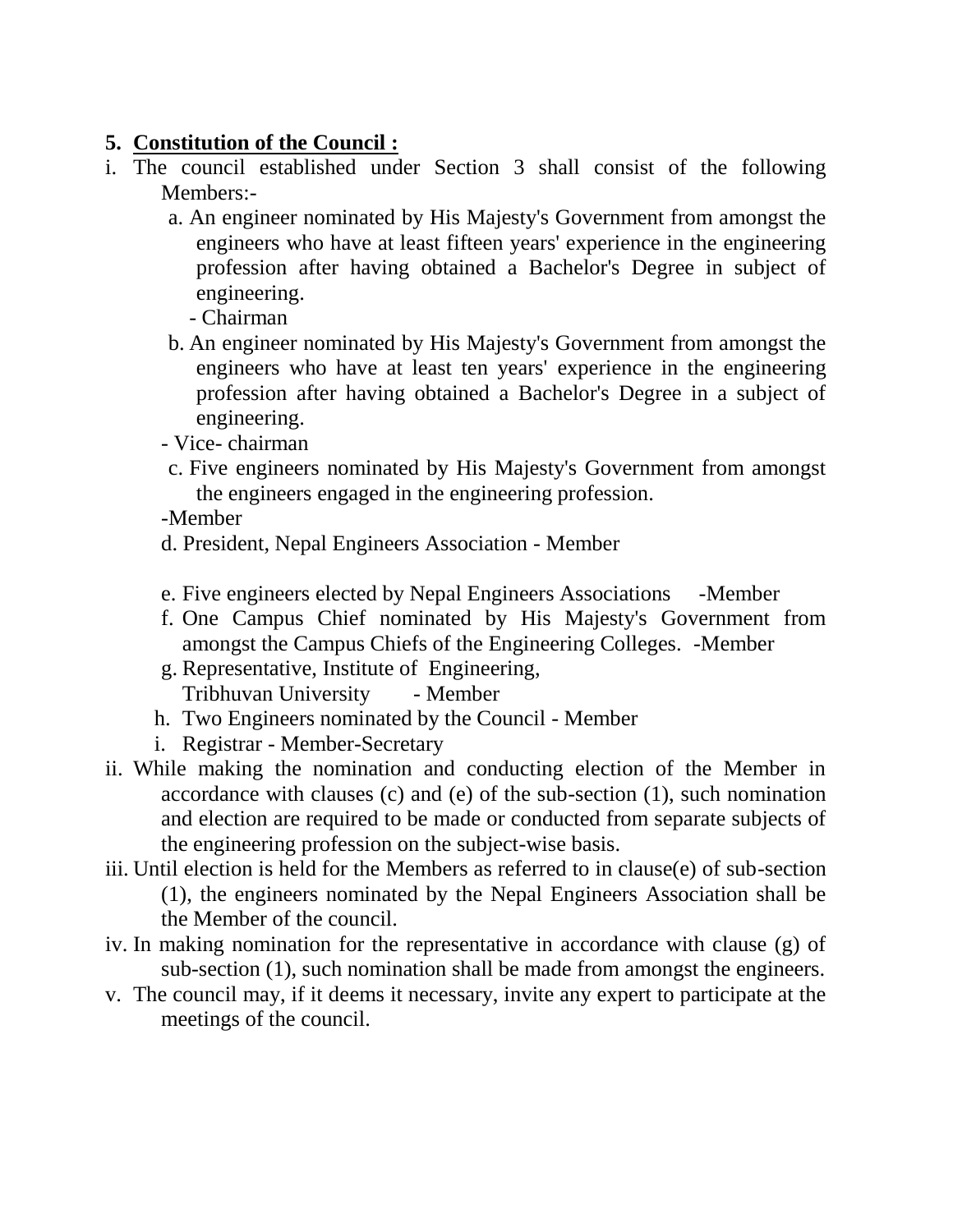# **6. The Tenure of Office of the Members:**

- I. The tenure of office of the Members nominated or elected to the Council shall be four years. The Members whose tenure of office has expired may be re-nominated or re-elected, subject to the other provisions laid down in this Act.
- II. If any seat of a Member falls vacant prior to the expiry of the tenure of office, the seat of the Member so fallen vacant shall be filled through nomination or election of another member for the remainder of the tenure.
- 7. **Disqualifications for Being a Member:** Any of the following persons shall not be eligible to be nominated or elected to the post of a Member of the council :
	- a. Non-Nepalese Citizen
	- b. The person whose name has been removed from the Registration Book.
	- c. The person whose property has been divided proportionately among the creditors for having failed to pay the debts due to the creditors(bankrupt person).
	- d. The person who has been punished by a court upon being convicted in a criminal charge involving moral turpitude, and
	- e. The mentally disordered person.
- 8. **Circumstances to Terminate the Membership :** The membership of the Council shall be deemed to have been terminated in the following circumstances:
	- a. If he is disqualified under Section 7.
	- b. If the resignation tendered form the office of the Member is accepted,
	- c. If he, without giving prior notice with the reasons to the Council, absents himself from the meetings of the Council for three consecutive times,
	- d. If he dies.
- 9. **Functions, Duties and Powers of the Council:** In addition to the functions, duties and powers set forth elsewhere in this Act, the Council shall have the functions, duties and powers as follows :
	- a. To prepare and implement the policy, plan and programmes as required for carrying out the engineering profession in a proper manner.
	- b. To recognize, as prescribed, the academic institutions providing the engineering education and certificates and degrees granted by such institutions.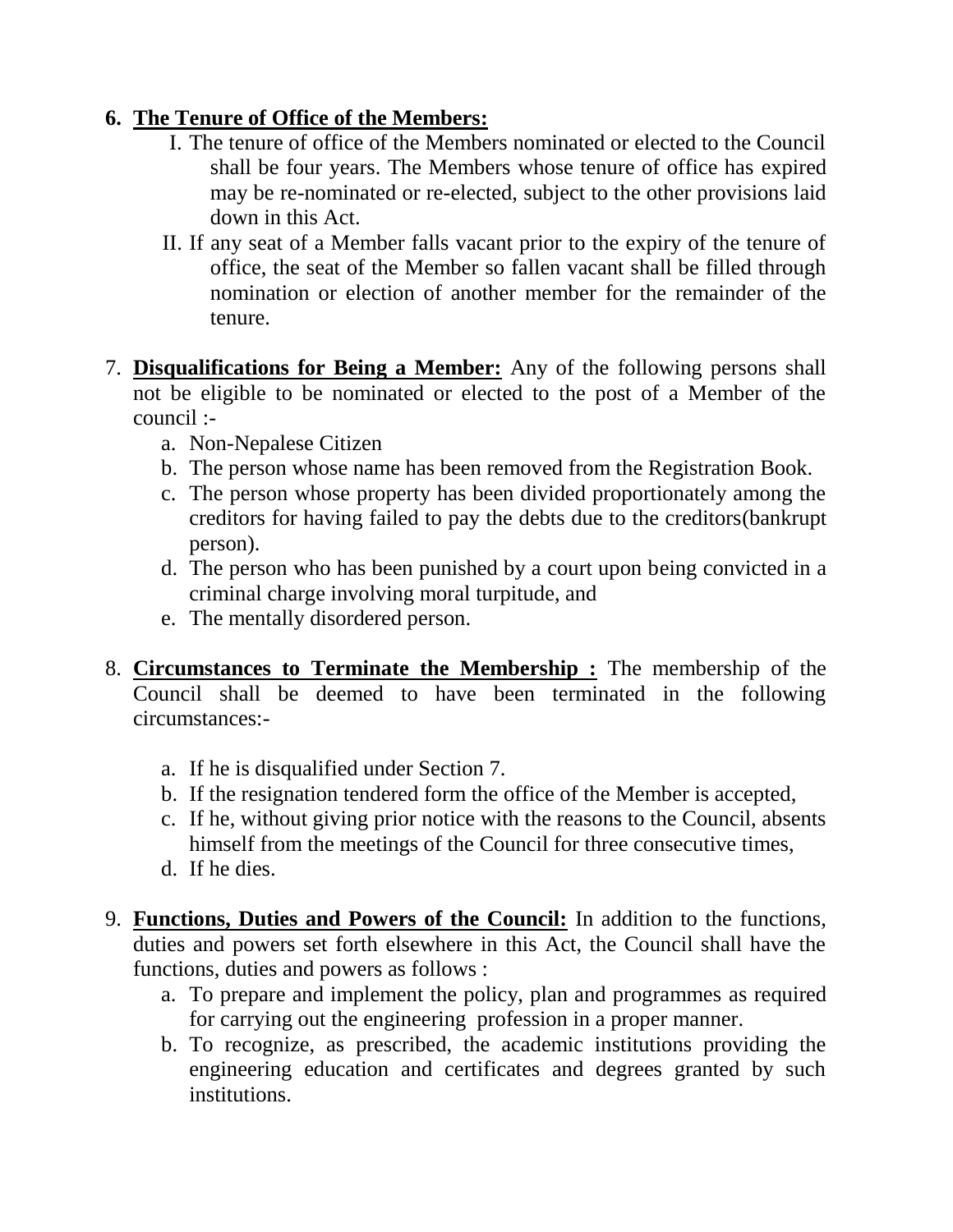- c. To determine the qualifications required for practicing the engineering profession and to register as prescribed with the Council the names of the persons having possessed the specified qualifications.
- d. If a registered engineer violates the professional code of conduct as prescribed or does not comply with it, to remove the name of such engineer from the Council by fulfilling the procedures as prescribed.

#### **10. Meetings and Decision of the Council:**

- 1) The meeting for the Council shall generally he held four times in a year. Provided that the Chairman may, if he so desires, also convene the meeting for more than the said times.
- 2) The meetings of the Council shall be held at the time and venue specified by the Chairman.
- 3) The presence of more than fifty percent Members of the total number of Members of the Council shall be deemed to have constituted a quorum for the meeting of the Council.
- 4) The Chairman shall preside over the meetings of the Council and, in his absence, the Vice-Chairman shall preside over. In the absence of both the Chairman and Vice-Chairman, the person selected by the Members present in the meeting from among themselves shall preside over the meeting.
- 5) The opinion of a majority shall be binding in the meeting of the Council and , in the event of tie of votes, the person presiding over the meeting may exercise the casting vote.
- 6) The decisions of the Council shall be authenticated by the Membersecretary.
- 7) Other procedures regarding the meetings of the Council shall be as determined by the Council itself.

# **Chapter-3**

### **Provisions Regarding the Registration of Name**

11. **Prohibition to Practice Engineering Profession without Getting Registered name :** After one year from the date of commenecement of this Act, no person shall practice the engineering profession without getting his name registered in the Council.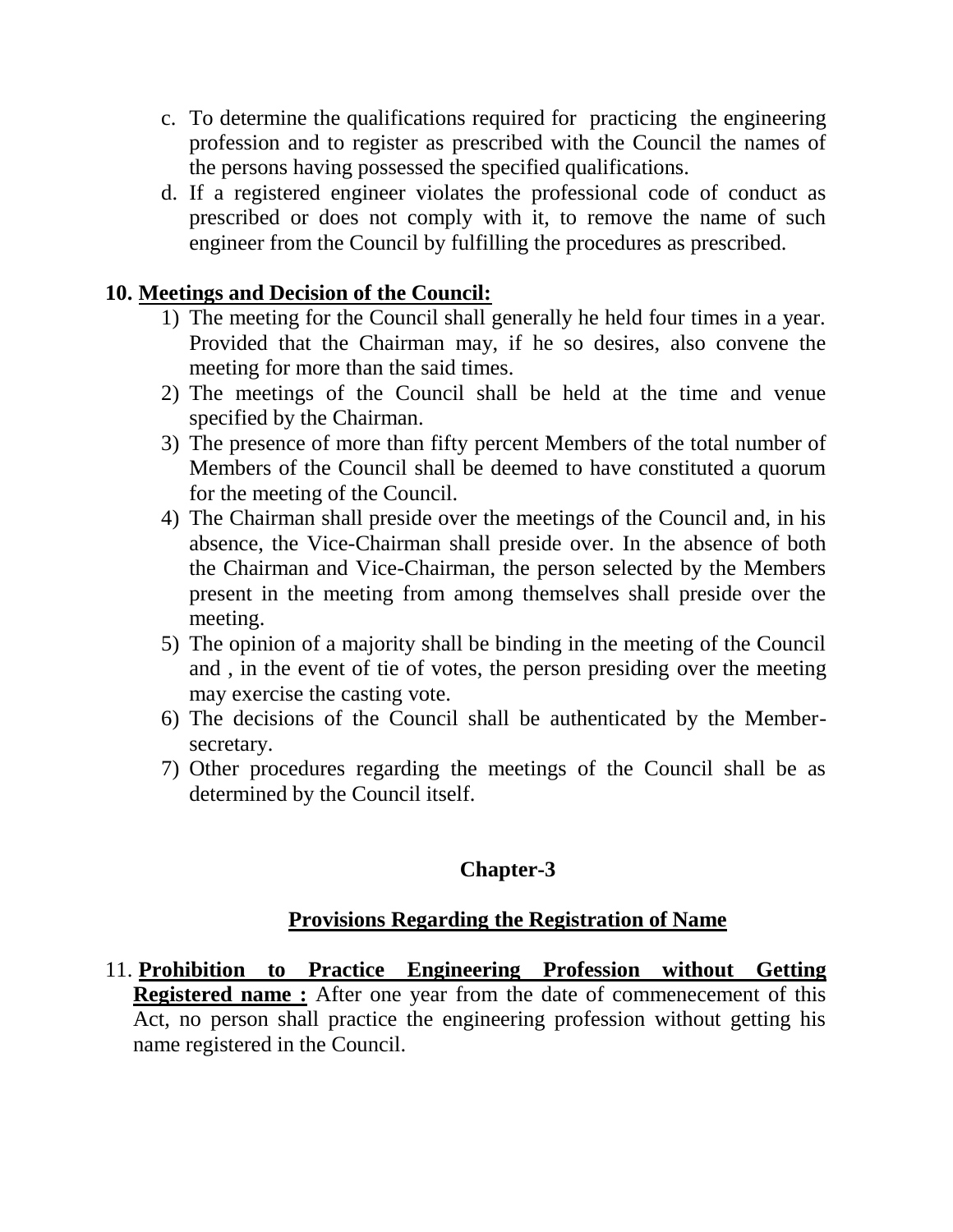## **12.Application to be Made for the Registration of Name :**

- 1) Any person desirous to register his name in the Council shall be required to make an application to the Council in a format as prescribed.
- 2) The persons, who are practicing the engineering profession at the time of commencement of this Act, shall be required to make applications in accordance with sub-section (1) within six months from the date of commencement of this Act in order to get registered their names in the Council.
- 3) The persons making applications in accordance with sub-section (1) or (2) to get registered their names shall have to enclose the certificates, degrees and other documents related thereto obtained from the academic institutions as well as the fees as prescribed with the application.
- 13.**Inquiry on Application:** The Registrar shall carry out necessary inquiry on the application registered in accordance with Section 12 and submit it to the concerned Subject Committee.

## 14. **Examination and Recommendation on the Application:**

- 1) The subject Committee shall conduct necessary examination on the application submitted by the Registrar in accordance with Section 13.
- 2) If any matter appeared to be unclear in conducting examination pursuant to sub-section (1), the Subject Committee may demand necessary evidence and documents from the concerned applicant in order to make clear the matters related thereto.
- 3) It shall be the duty of the concerned applicant to Submit the evidence and documents demanded under sub-section (2) to the Subject Committee.
- 4) The Subject Committee shall, if it found the name of the applicant being eligible to be registered in the Council upon conducting an examination in accordance with sub-sections (1), (2) and (3), make a recommendation to the Council therefor.
- 15.**Registration of Name:** If the Council considers it appropriate to register in the Council the name of the applicant recommended by the Subject Committee for the registration of name after having conducted necessary examination in accordance with Section 14, it shall decide to register the name of such applicant in the Registration Book of the Council prepared in format as prescribed.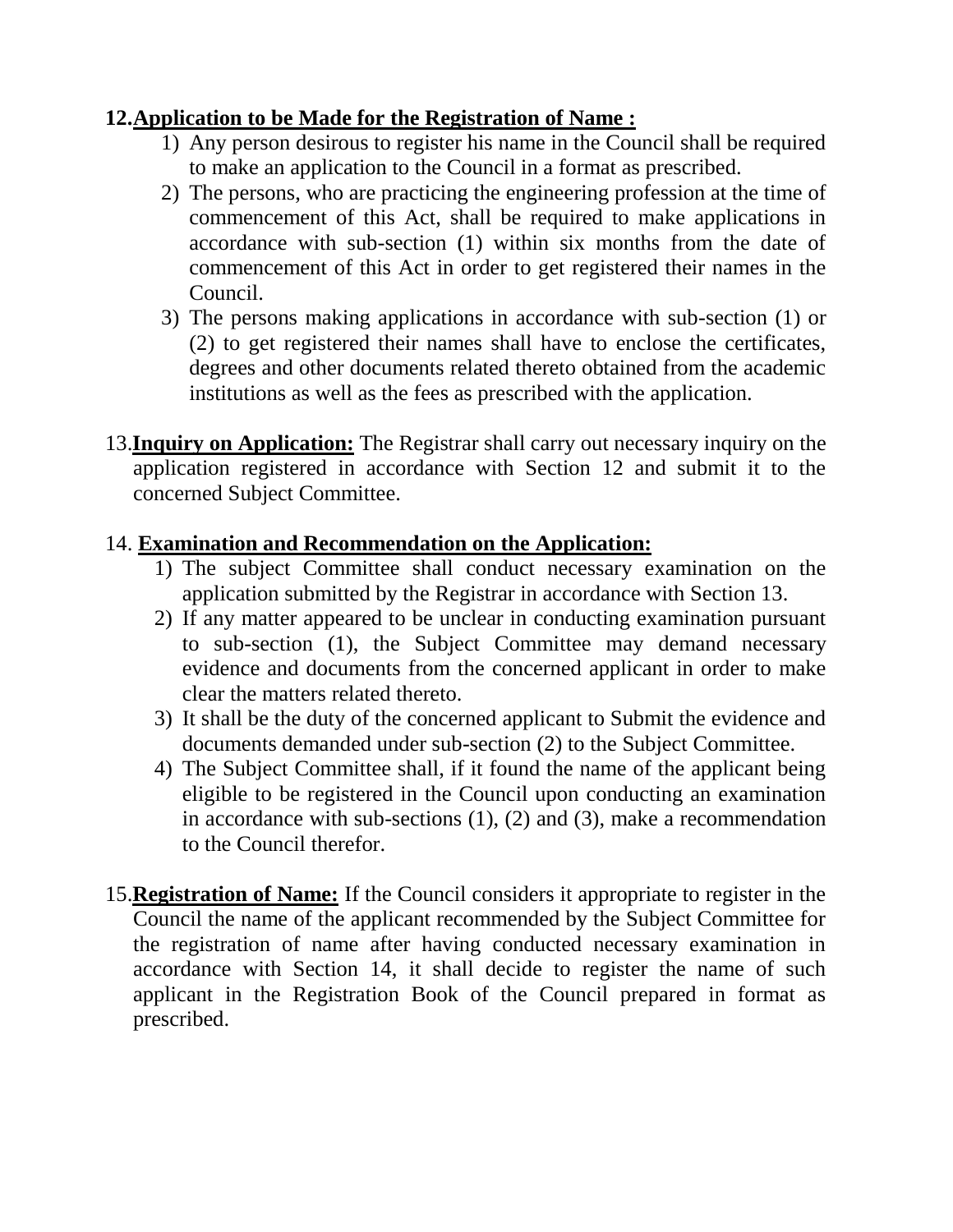16.**Name Registration Certificate to be Issued:** The Registrar shall register in The Registration Book the name of the applicant in respect of whom a decision is taken to Register the name by the Council pursuant to section 15, and shall issue the Name registration Certificate to the applicant in a format as prescribed.

### 17.**Information to be Given if a Decision is Taken not to Register the Name:**

If the Council finds any reason which makes it inappropriate to register the name of any applicant submitting an application for the registration of name in the Council and the Council therefore, decides not to register the name; then the Registrar shall have to give the information of such matter to the concerned applicant in writing.

#### 18.Name **to be Removed from the Registration Book:**

- 1) Except in the following circumstances, the name of a registered engineer shall not be removed from the Registration Book :
	- a) If he becomes mentally unsound.
	- b) If his property has been divided proportionally among the creditors for having failed to pay the debts due to the creditor.(If he becomes bankrupt),
	- c) If a motion submitted to a meeting of the Council to remove he name from the Registration Book on the charge of violating the professional code of conduct as prescribed is passed by a two-thirds majority,
	- d) If he is convicted by a court in a crimincal charge involving moral turpitude,
	- e) If the name of a person who does not possess the required qualifications has happened to be registered by fraud or error.
- 2) Prior to the submission of the motion to remove the name of any registered engineer from the Registration Book on a charge as referred to in clauses (c) and (e) of sub-section (1) to a meeting of the Council, the Council shall constitute an inquiry committee requiring to submit a report after having conducted an inquiry in regard to the charge imposed on such a person.
- 3) The procedures to be followed by the Inquiry Committee constitue under sub-section(2) while conducting the inquiry shall be as prescribed.
- 19. **Certificate to be Cancelled:** In cases where the Council takes a decision to remove the name from the Registration Book in accordance with Section 18, the Registrar shall have to remove the name of such person from the Registration Book, cancel the Name Registration Certificate issued in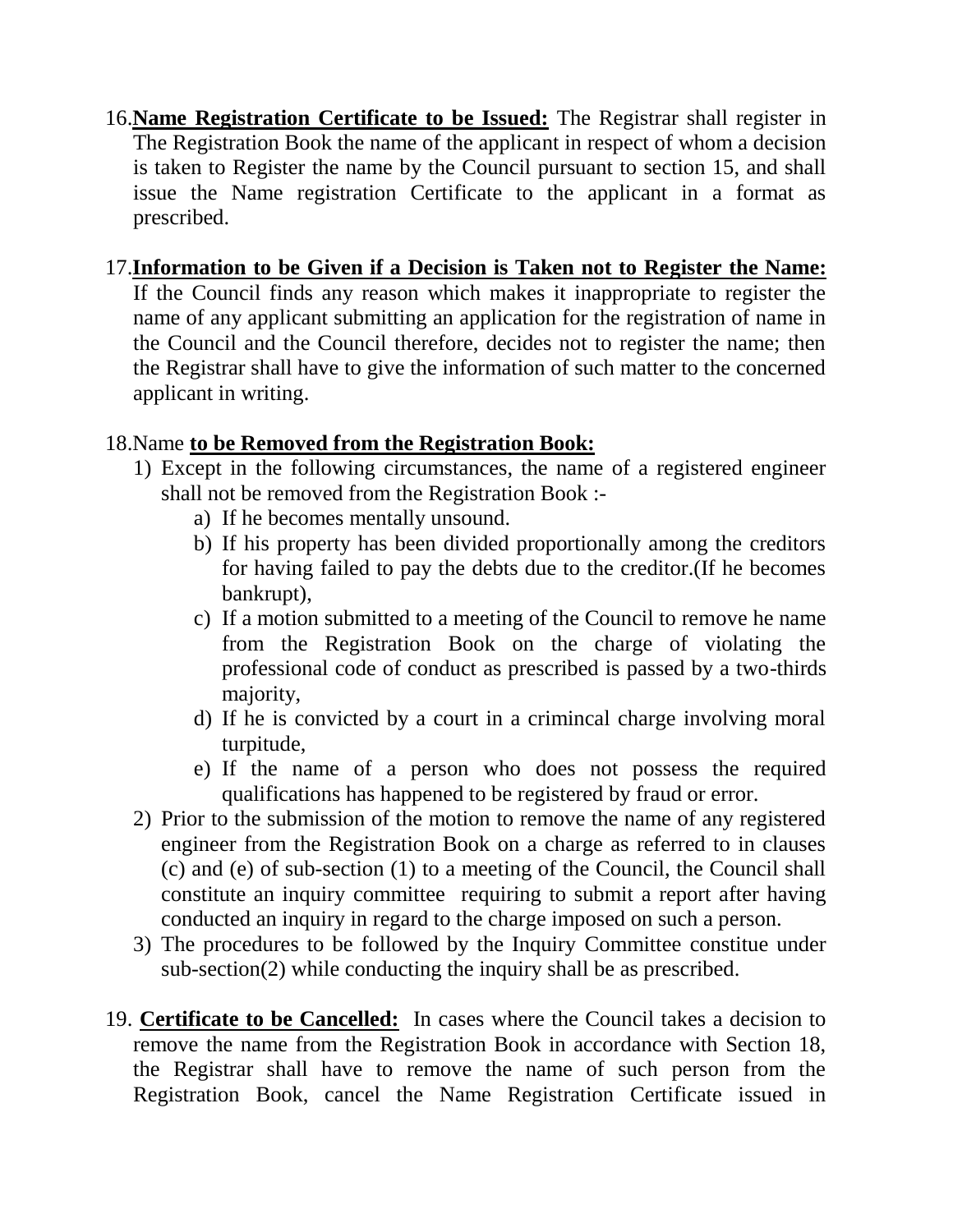accordance with Section 16 and give information of such matter to the concerned person.

### 20. **Name to be Registered Again:**

- 1) If the decision to remove the name from the Registration Book is taken on the occurrence of the circumstances as referred to in clauses (a), (b) and (c) of sub-section (1) of Section 18; the concerned person may after a duration of at least one year from the date on which such decision for removal is taken, submit an application to the Council in accordance with Section 12 with specifying the justifiable reasons therein for re-registration of the name.
- 2) In case an application is submitted for re-registration of the name in accordance with sub-section (1); the Council may, if it considers it justifiable to re-register the name of such applicant, decide to re-register the name accordingly.
- 3) In cases where the Council decided to re-register the name of the applicant in accordance with sub-section (2), the Registrar shall have to re-register the name of such applicant in the Registration Book and issue a certificate of re-registration of name to the applicant in a format as prescribed.

# **Chapter-4**

# **Recognition of Certificates of Academic Qualification or degree**

### 21.**Recognition of Certificates of Academic Qualification or Degree:**

- 1) The Council shall recognize the certificates of academic qualification or degree in an engineering subject granted by any academic institution.
- 2) The names of the certificates of academic qualification or degrees recognized by the Council pursuant to sub-section (1) and the names of the academic institutions granting such certificates or degrees shall be published in the Nepal Gazette.

# 22. **Details May Be Demanded:**

1) In course of recognizing the certificate of any academic qualification or degree in accordance with Section 21, the Council may demand the set curriculum for such certificate of academic qualification or degree and the specified terms and conditions for admission as well as other details related thereto from the concerned academic institution.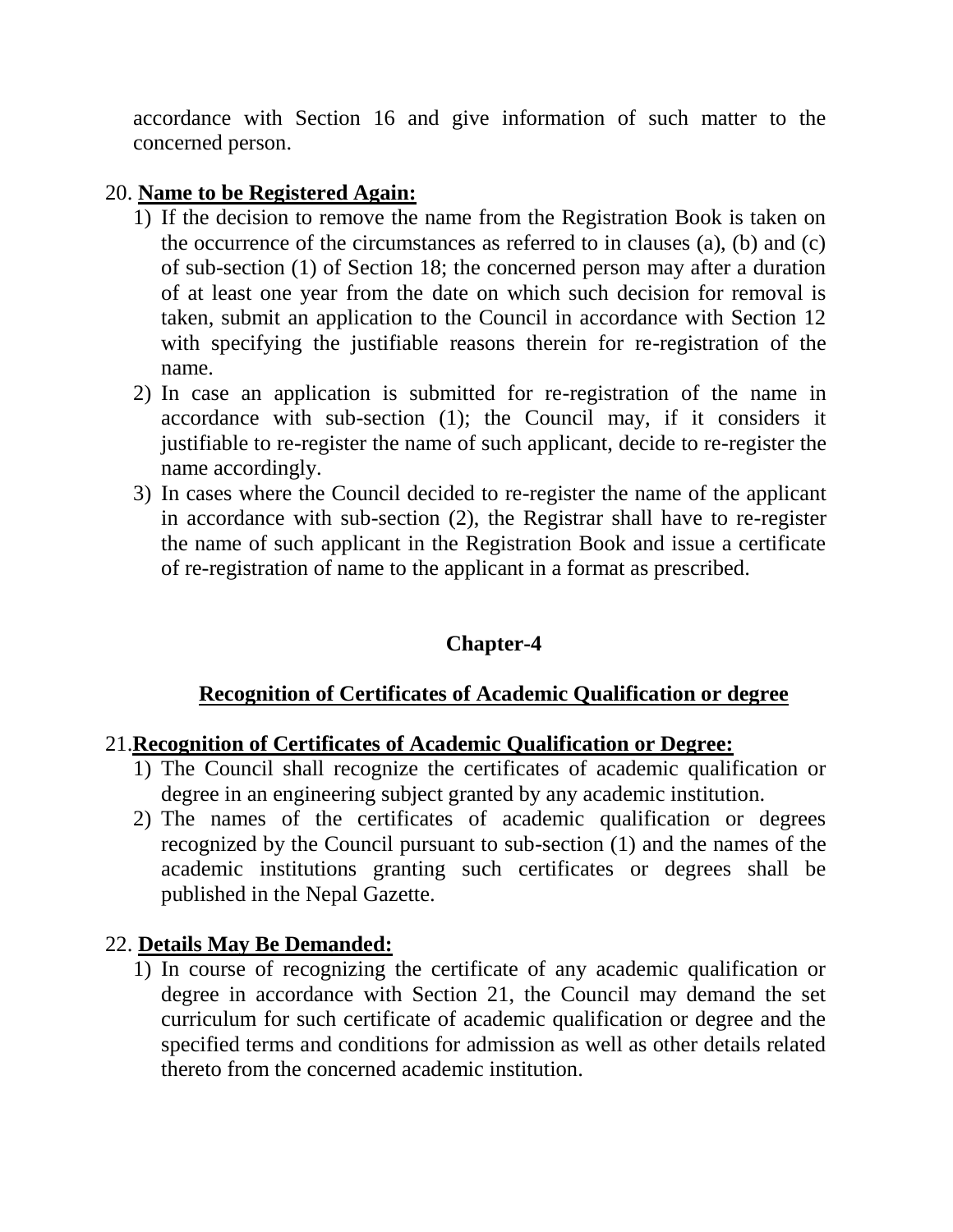2) It shall be the duty of the concerned academic institution to make available the necessary details as demanded by the Council in accordance with subsection  $(1)$ .

# 23. **Inspection of Examination:**

- 1) In course of recognizing the certificate of any academic qualification or degree pursuant to Section 21 or after granting such recognition, the Council may appoint and send an inspector to carryout inspection in regard to the system of examination to be conducted by the concerned academic institution granting the said certificate of academic qualification or degree.
- 2) The inspector sent under sub-section (1) shall not have the right to interfere in any manner in the examination in course of carrying out inspection.
- 3) The inspector carrying out the inspection of examination in accordance with sub-section (2) shall have to prepare a report on the matters found by him in course of carrying out the inspection of examination and submit such report to the Council.

## 24. **Recognition to be Withdrawn:**

- 1)Considering the details received in accordance with Section 22 from the concerned academic institution in respect of the certificate of any academic qualification or degree to which the recognition is granted under Section 21 or the report received in accordance with sub-section (3) of Section 23, if the Council thinks that the curriculum, conditions for admission and the examination system set by such academic institution are not appropriate and sufficient; then, it shall submit its report in this respect to His Majesty's Government.
- 2)His Majesty's Government may, upon receipt of the report of the Council in accordance with Sub-section (1), seek clarification in that respect from the concerned institution.
- 3)His Majesty's Government shall consider in regard to the clarification submitted and received as sought from the concerned academic institution pursuant to sub-section (2) and conduct necessary inquiries, if any such inquiry is required to be conducted into any other matter in that respect; and consequently, His Majesty's Government may, on the basis of such inquiry as well, withdraw the recognition of the certificate of any academic qualification or degree granted by such academic institution on and after any specific date.
- 4)The notification on the withdrawl of recognition of the certificate of any academic qualification or degree in accordance with sub-section (3) shall be published in the Nepal Gazette.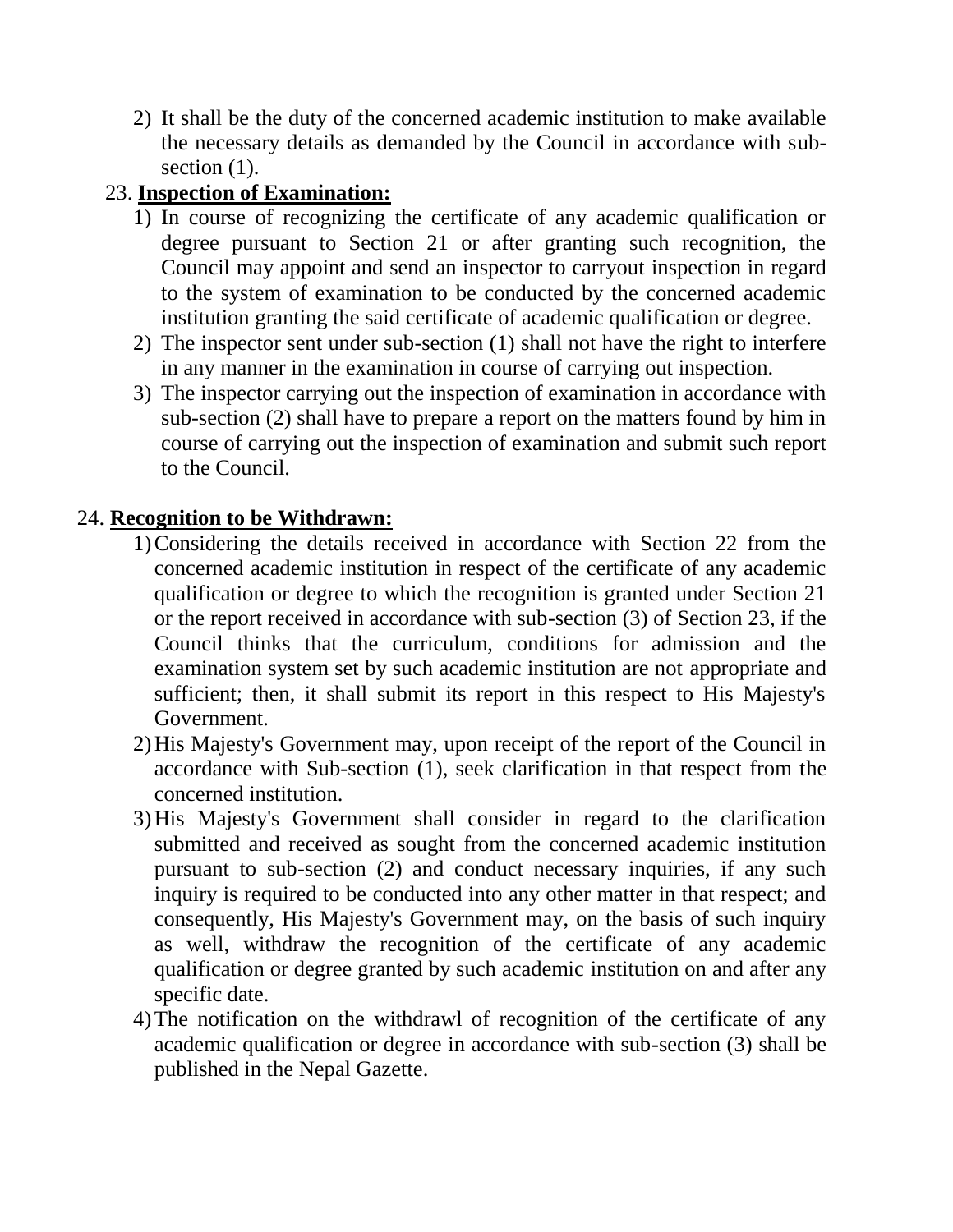# **Chapter -5**

#### **Functions, Duties and Powers of the Chairman, Vice-Chairman and Registrar**

25. **Functions, Duties and Powers of the Chairman:** In addition to the functions, duties and powers set forth elsewhere in this Act, the Chairman shall have the following functions, duties and powers :-

- a) To determine the priority order of the matters to be discussed in the meeting of the Council,
- b) To monitor and evaluate or cause to be monitored or evaluated the plans and programmes being carried out by the Council and to give necessary directions in regard thereto,
- c) To carry out or cause to be carried out the business and transactions of the Council in a systematic, effective and proper manner,
- d) To perform other functions as prescribed
- 26. **Functions, Duties and Powers of the Vice-Chairman:** It shall be the duty of the Vice-Chairman, in the absence of the Chairman, to perform or exercise the functions, duties and powers to be performed or excercised by the Chairman under this Act.

#### 27. **Appointment and Functions, Duties and Powers of the Registrar:**

- 1) His Majesty's Government may appoint the Registrar of the Council from amongst the persons who have possessed the qualifications required for the registration of name in the Council.
- 2) In addition to the functions, duties and powers set forth elsewhere in this Act, the Registrar shall have the following functions, duties and powers:
	- a) To carry out the business of general administration and management of the Council,
	- b) To make or cause to be made arrangements for the supervision and control of the fund and for management and taking care as well as for repair and maintenance of the assets of the Council,
	- c) To formulate the annual programme and plan of the Council and Submit them to the Council,
	- d) To prepare the statement of annual income and expenditure and supplementary income and expenditure of the Council,
	- e) To implement the budget, plan and programme approved by the Council,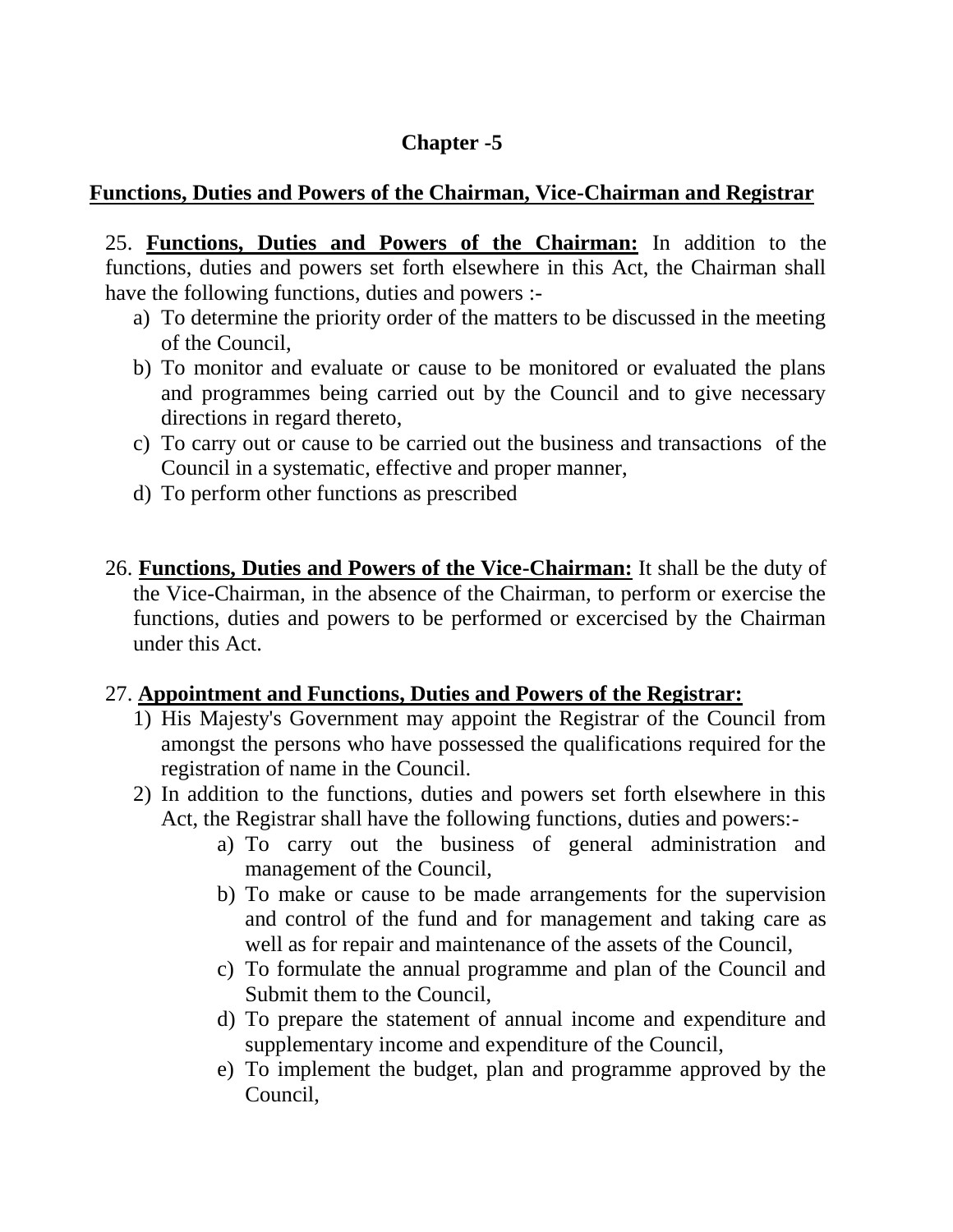- f) To make arrangement for carrying out the internal and sinal audit of the Council,
- g) To act as a liaison officer between the Council and engineers,
- h) To carry out or cause to be carried out other functions as directed by the Council,
- i) To carry out other functions as prescribed.

### **Chapter-6**

## **Fund of Council**

#### 28. **Fund of the Council:**

1) The council shall have a separate fund of its own.

- 2) The fund referred to in sub-section (1) shall include the following amounts:
	- a) The amount received from His Majesty's Government,
	- b) The amount received as a loan, donation, assistance or foreign individual, institution, government or international association or organization,
	- c) The amount received for the services made available on behalf of the Council,
	- d) The amount received from any other source.
- 3) The Council shall be required to obtain the prior approval of His Majesty's Government before it receives a loan, donation, assistance, grant or contribution or gift from any foreign individual, institution, government or international association or organization in accordance with clause (b) of sub-section (2).
- 4) The amount received to the fund of the Council shall be deposited by opening a bank account in any commercial bank.
- 5) The operation of the fund and account of the Council shall be as prescribed.

### 29. **Accounts and Audit:**

- 1) The accounts of the income and expenditure of the Council shall be maintained as prescribed.
- 2) The audit of the Council shall be carried out as prescribed.
- 3) His Majesty's Government may, if it so desires, examine or caused to be examined the books and accounts of the Council.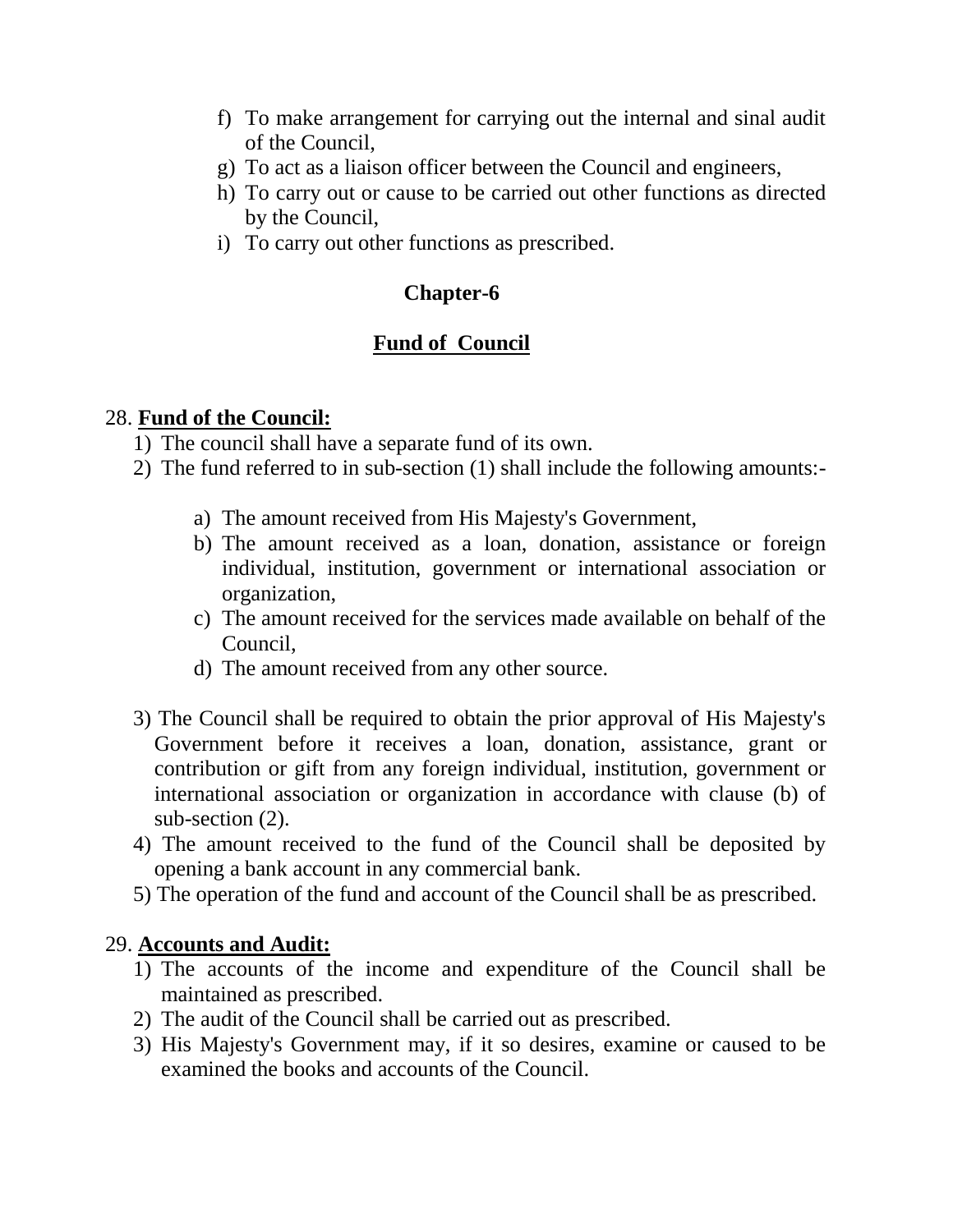# **Chapter-7**

# **Miscellaneous**

## 30. **Offences and Punishment and Penalties:**

- 1) An offence under this Act shall be deemed to be committed if any person practices the engineering profession without getting his name registered in the Council pursuant to Section 11.
- 2) The person who commits an offence referred to in sub-section (1) may be liable to a punishment with a fine of an amount upto three thousand rupees or with an imprisonment of a duration of upto three months or both.
- 3) Except as provided for in sub-section (2), any person who commits any act violating this Act or the Rules made under this Act shall be liable to a fine of an amount of upto two thousand rupees.

# 31. **Dissolution of the Council:**

- 1) If His Majesty's Government considers that the Council has failed to exercise the powers conferred to it by this Act or the Rules made under this Act or abused the powers or excercised the powers more than those conferred to it or failed to perform the duties to be performed by the Council in accordance with this Act or Rules made under this Act, His Majesty's Government may, then, dissolve the Council.
- 2) After the dissolution of the Council in accordance with sub-section (1), His Majesty's Government shall take under its custody the fund and assets of the Council and may carry out all the business and transactions to be carried out by the Council under this Act or the Rules made under this Act pending the constitution of another Council, or may form a committee and cause such committee to carry out the said business and transactions.
- 3) His Majesty's Government shall constitute another Council in accordance with Section 5 generally within three months from the date of dissolution of the Council pursuant to sub-section (1).
- 4) After the constitution of another Council pursuant to sub-section (3), His Majesty's Government shall hand over the fund and assets taken by it under its custody in accordance with sub-section(2) to the said.

### 32. **Subject Committee and Other Committees may be constituted:**

- 1) The Council may constitute the Subject Committee and other Committees as required.
- 2)The functions, duties and powers of the Subject Committee and the Committees constituted under sub-section (1) shall be as fixed by the Council.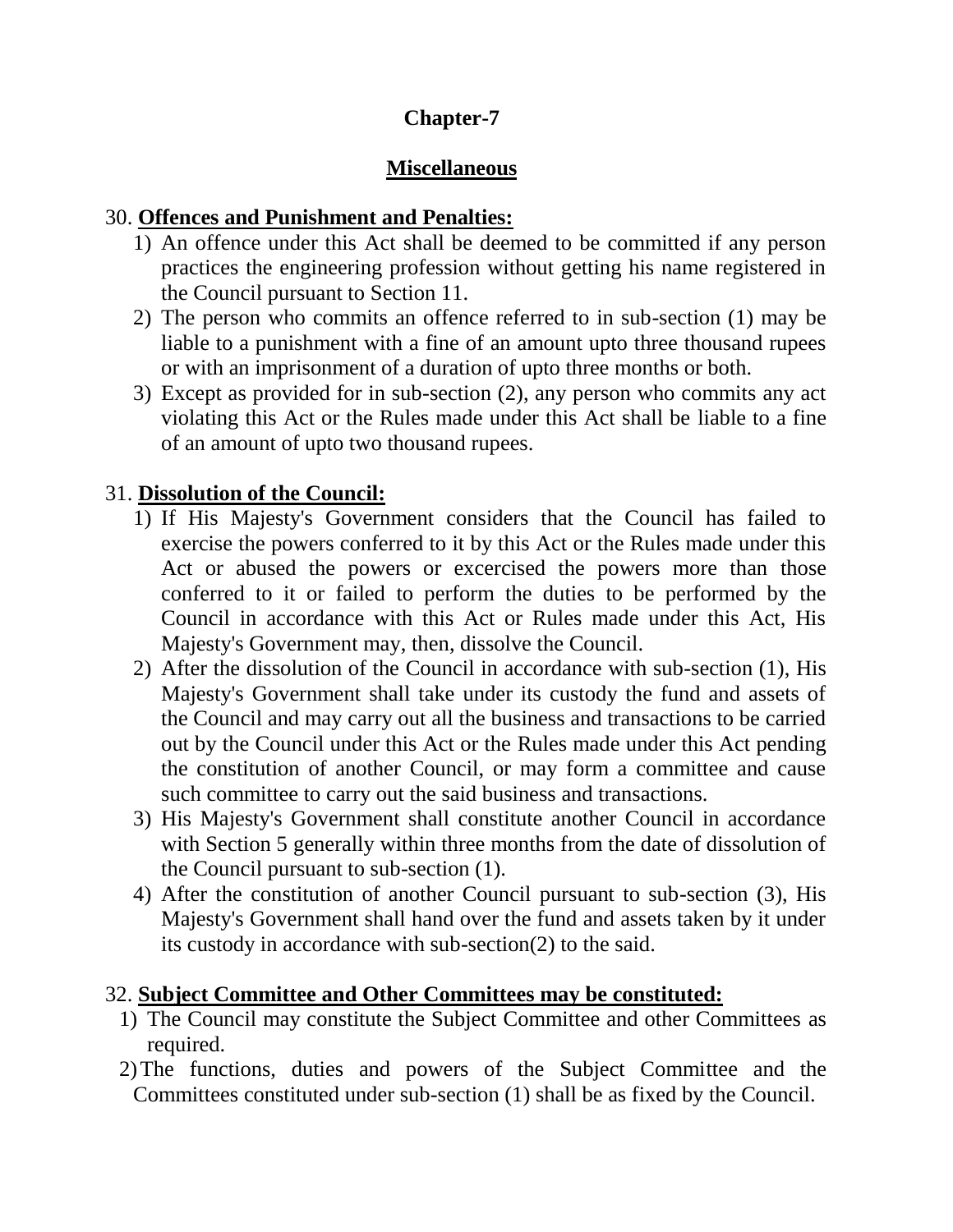### 33. **Meeting Allowance and Other Facilities of the Members:** The meeting allowance and

other facilities of the Member and the members of the Subject Committee and other Committees constituted under Section 32 shall be as prescribed.

### 34. **Employees of the Council:**

- 1) The Council may appoint the employees as required.
- 2) The terms and conditions of service and facilities of the employees appointed in accordance with sub-section (1) shall be as prescribed in the bye-laws.
- 35. **The Authority to Carry out Inquiry and Investigation and to Insitute a**  Law Suit: The authority or body to carry out the inquiry and investigation of the offences referred to in Section 30 and to institute a law suit as well as the procedures related thereto shall be as prescribed by His Majesty's Government by publishing a notification in the Nepal Gazette.
- 36. **Contact with His Majesty's Government :** The Council shall, in making contacts with His Majesty's Government, do so through the Minisrty of Work and Transport.

### 37. **Power to Make Rules and Bye-laws:**

- 1) In order to implement the objective of this Act, the Council may make necessary Rules and the Rules so made shall come into force only after they are approved by His Majesty's Government.
- 2) The Council may make necessary bye-laws without making them contrary to this Act and the Rules made in accordance with sub-rule (1).
- 38. **Addition May Be made to the Annex:** His Majesty's Government may add the engineering subjects as required to the Annex by publishing a notification to that effect in the Nepal Gazette.